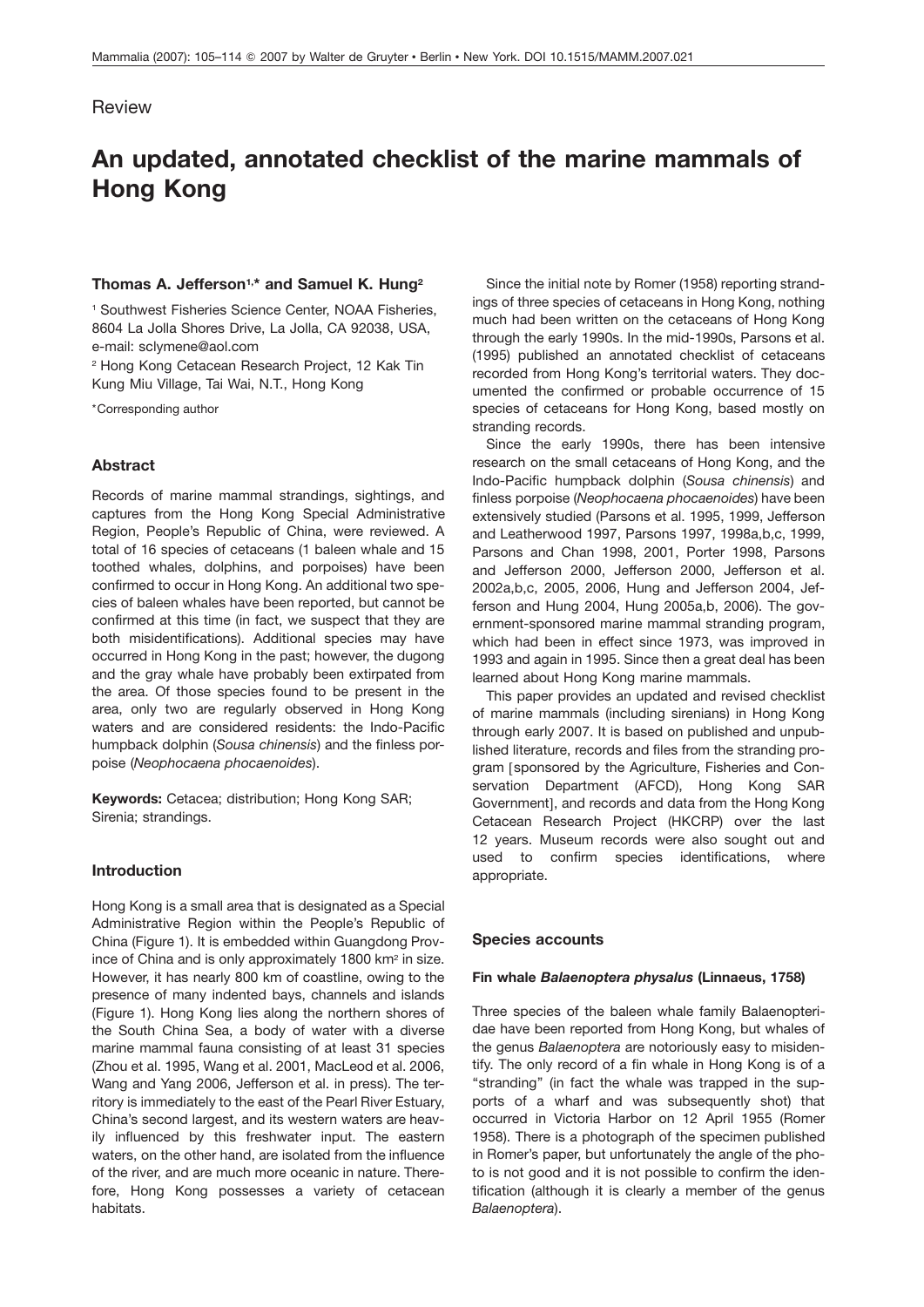

**Figure 1** Map of Hong Kong showing major places names mentioned in the text.

Fortunately, this specimen (8.2 m, male) was mounted and placed on display at the University of Hong Kong, and then in the early 1990s was remounted and moved to an outdoor display at the University's Swire Institute of Marine Science, where it remains to this day (Morton et al. 1992). The specimen has been examined in detail, but the identification was inconclusive because of difficulty in taking measurements of the mounted specimen (T.K. Yamada, personal communication). We believe that this specimen may actually be a misidentified Bryde's whale, and we hope to confirm or refute this in the future.

# **Bryde's whale** *Balaenoptera edeni/brydei* **Anderson, 1878/Olsen, 1913**

There are a number of confirmed stranding records of Bryde's whales from Hong Kong (Parsons et al. 1995, 1999, Hung and Jefferson 2001), along with several welldescribed second-hand sightings of what would appear to be this species in eastern waters (Jefferson, unpublished data). Although not actually within Hong Kong, an 11.9-m male Bryde's whale was live-stranded in Macau (approx. 25 km across the Pearl River Estuary, to the west of Hong Kong) on 30 August 2000 (Figure 2; Hung 2001). Two strandings of this species occurred in Hong Kong in the 1990s, the first at Cheung Chau in 1992 and the second at Tolo Harbor Channel in 1994 (Parsons et al. 1995). There have been five additional confirmed or probable strandings of this species in Hong Kong over the past several years (one in 2003, two in 2004 and three in 2005; Hung 2004, 2005a, 2006; see also Figure 2). In addition, a sighting of a specimen thought to be



**Figure 2** Bryde's whale stranded in Macau on 30 August 2000 (top) and Bryde's whale stranded in Hong Kong on 6 February 2005 (bottom).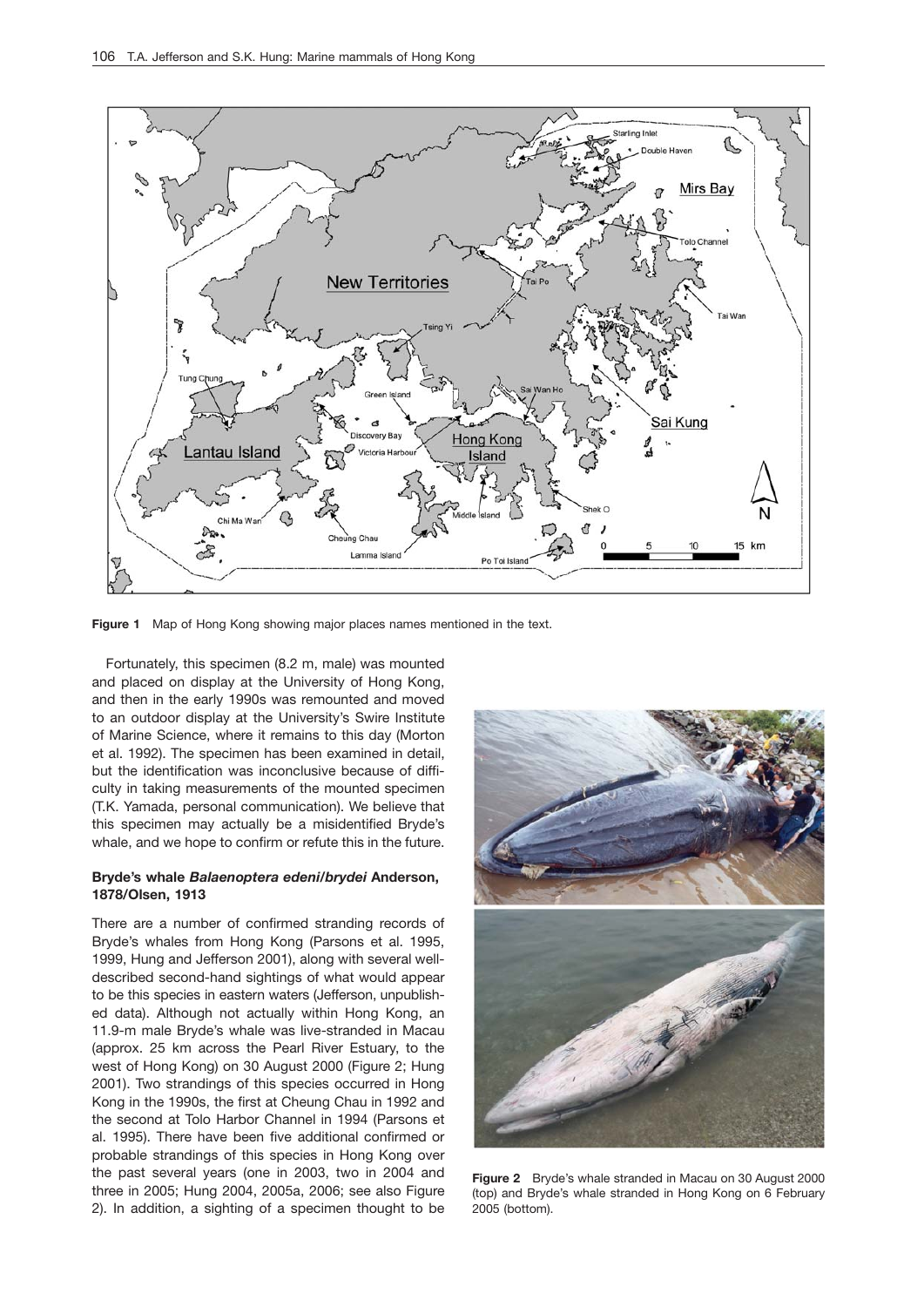this species was made just offshore of Hong Kong in 1999/2000 (Torey 2000). These records, taken collectively, suggest that Bryde's whales may not be all that rare in and around Hong Kong.

The taxonomy of the Bryde's whale is in flux, and it is clear that there are at least two species, including a standard form and one or more small forms (Dizon et al. 1996, Reeves et al. 2004). The whales around Hong Kong appear to be of one of the smaller forms, and Sasaki et al. (2006) confirmed that specimens from Hong Kong waters examined by LeDuc and Dizon (2002) were what they called *B. edeni* (considered by them to be dwarf Bryde's whales).

We suggest that this may be the only species of baleen whale that occurs with any regularity in and around Hong Kong. In fact, all records of baleen whales from Hong Kong and its vicinity that can be identified with any confidence appear to be of Bryde's whales, and we suggest that most, if not all, reports of other species of the genus *Balaenoptera* in Hong Kong may actually be of this species.

#### **Common minke whale** *Balaenoptera acutorostrata* Lacépéde, 1804

Several reports of strandings and sightings of minke whales have been reported for Hong Kong (Morton et al. 1992, Parsons et al. 1995). However, most of these are older records that occurred in the 1970s and 1980s, and none of these records is supported by photos or descriptions of diagnostic characters. Our searches of AFCD stranding records did not reveal any such evidence either. Minke whales are very similar in size and external appearance to the dwarf form of the Bryde's whale, which appears to occur in Hong Kong with some regularity (see above). Most, if not all, of these records may be misidentifications of Bryde's whales.

We are therefore of the opinion that, while the minke whale may eventually be found to occur in Hong Kong, currently available evidence does not support this, and we consider this a species not yet confirmed there.

## **Sperm whale** *Physeter macrocephalus* **Linnaeus, 1758**

There is an unconfirmed anecdotal report of a sperm whale in Hong Kong from the early 1990s (Parsons 1997). The first confirmed record of a sperm whale in Hong Kong occurred on 21 July 2003, when an 872-cm male was stranded alive at Tai Wan, north of Ham Tin (Hung 2004; Figure 3). The whale was discovered by campers early in the morning, and the stranding team arrived in the afternoon and found the animal in apparent distress. After some discussion, the animal was euthanized by AFCD veterinarians at 19:00 h. No detailed necropsy was conducted, but blood, skin and blubber samples were collected the next morning. It was presumed that the animal suffered from kidney failure and pneumonia.

# **Pygmy sperm whale** *Kogia breviceps* **(de Blainville, 1838)**

Both species of the family Kogiidae occur in the area. Four records of strandings of whales of the genus *Kogia*



Figure 3 Sperm whale live-stranding that occurred on 21 July 2003.

in Hong Kong between 1986 and 1992 were all originally identified as *Kogia breviceps* (Parsons et al. 1995). However, detailed examination of the information available from these events, including skull morphology, indicates that only two can be confirmed to be *K. breviceps* (those occurring on 1 June 1986 and 3 October 1992 (the former was a live stranding; Porter and Morton 2003). In addition, a recent stranding of this species also occurred in Hong Kong on 4 January 2003, involving a 274-cm probable male (Hung 2003).

## **Dwarf sperm whale** *Kogia sima* **Owen, 1866**

The dwarf sperm whale was not included in the previous checklist of Hong Kong cetaceans (Parsons et al. 1995). However, the *Kogia* stranding that occurred on 19 August 1991, previously identified as *K. breviceps*, has recently been demonstrated to be a specimen of *K. sima*, the first confirmed for Hong Kong (Porter and Morton 2003).

#### **False killer whale** *Pseudorca crassidens* **(Owen, 1846)**

Several species of the family Delphinidae occur in the South China Sea. Four strandings of the false killer whale have occurred in Hong Kong, one in 1983 (Parsons et al. 1995), one in 2000, one live-stranded on 19 August 2002 (Figure 4), and one in 2005 (Hung 2003, 2006). In addition, a sighting of "at least eight" false killer whales, supported by photos, was recorded on 10 March 1996 off Tsing Yi by a group of dolphin-watching tourists



**Figure 4** False killer whale live-stranding that occurred on 19 August 2002.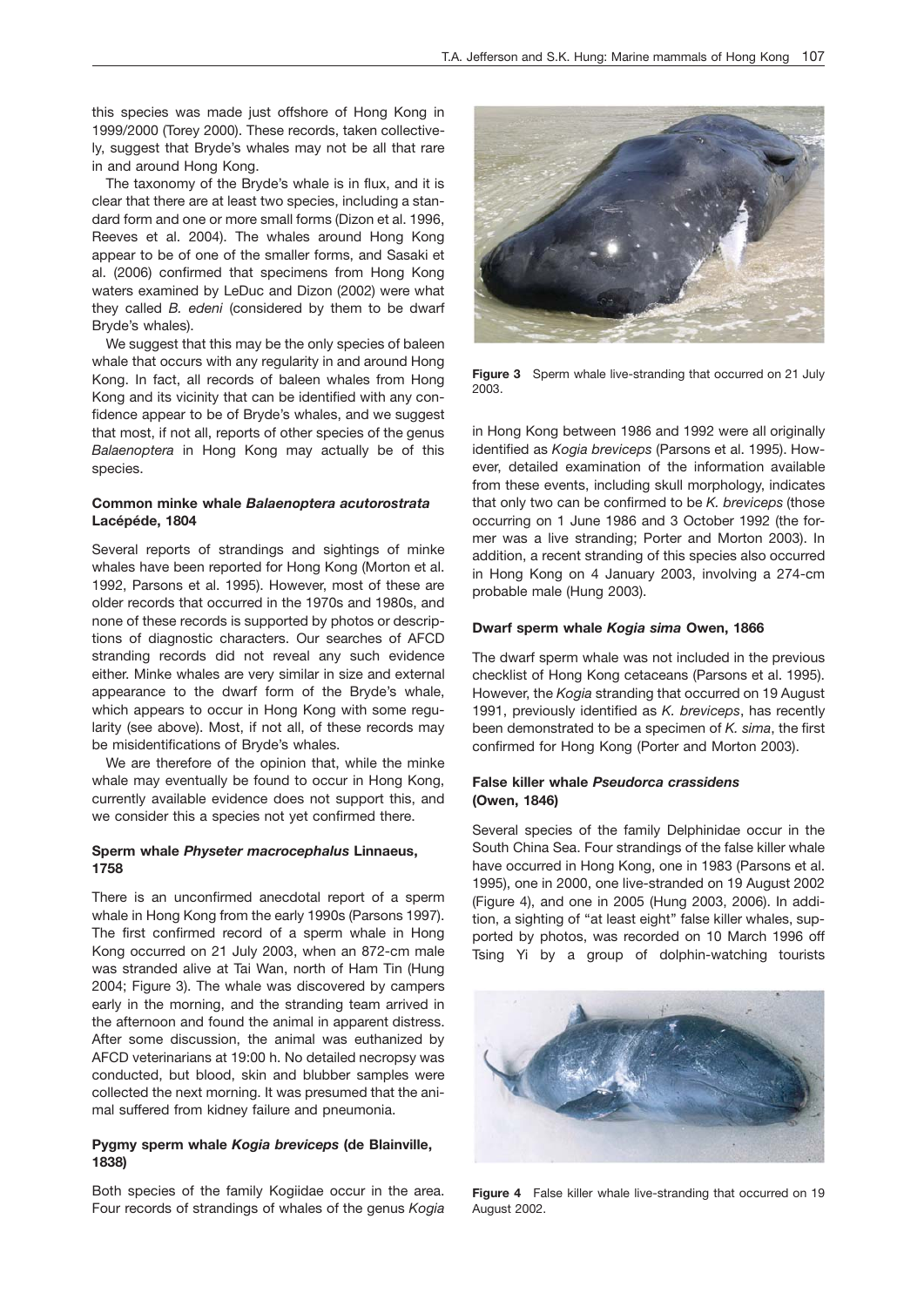(Hong Kong Dolphinwatch 1996, B. Leverett, personal communication).

# **Indo-Pacific humpback dolphin** *Sousa chinensis* **(Osbeck, 1765)**

This is, without doubt, the most commonly observed species of marine mammal in Hong Kong (Parsons et al. 1995, Parsons 1998b, Jefferson 2000), where they are locally known as "Chinese white dolphins" or "pink dolphins''. On average, approximately 10 strandings occur each year (Jefferson et al. 2006). Indo-Pacific humpback dolphins occur throughout the western waters of Hong Kong, which are influenced by freshwater input from the Pearl River (Parsons 1998b, Jefferson 2000). They are common in every month of the year in the waters north and west of Lantau Island. Abundance in Hong Kong's waters ranges from approximately 207 individuals in autumn to approximately 91 in spring (Jefferson et al. 2005). With the exception of occasional short-term wandering, they do not occur in Hong Kong's eastern waters east of Lamma Island. Although the species is commonly stranded in Hong Kong, live strandings are rare. The only recent known occurrence of a live stranding of this species was of a specimen on 8 August 2003, which later died at Ocean Park (Hung 2004, Jefferson et al. 2006).

## **Rough-toothed dolphin** *Steno bredanensis* **(Lesson, 1828)**

Although Parsons et al. (1995) reported this species in Hong Kong based on a stranding record that occurred on 7 March 1982, re-examination of the files for this event provided no justification for the identification. However, there have been two strandings of this species in recent years. The first occurred on 8 May 2003, with a carcass found floating near Green Island. The second was a live stranding of a 214-cm male that occurred on Lamma Island on 14 May 2004 (Hung 2005a,b; Figure 5). The latter specimen was taken to Ocean Park for rehabilitation, where it survived for 10 months. It finally died on 6 March 2005. Necropsy revealed several health problems, including evidence of brain and heart pathology, and possible gastric problems resulting from tube feeding.



**Figure 5** Rough-toothed dolphin in a rehabilitation pool at Ocean Park; the dolphin was live-stranded on 14 May 2004.

# **Risso's dolphin** *Grampus griseus* **(G. Cuvier, 1812)**

Risso's dolphins have been stranded several times in Hong Kong. The first such event occurred in early June 1986 and involved the stranding of two to four individuals over a 5-day period in the same general area, near Tai Po in Tolo Harbor (Parsons et al. 1995). One of the animals was alive when discovered and was subsequently released at sea, but it was thought to be dead on 6 June. It seems likely that these animals were all part of a single protracted stranding event.

In September 1988, another Risso's dolphin carcass was stranded in Sai Kung (Parsons et al. 1995). The most recent event occurred on 27 January 2005 and involved a 272-cm animal of unknown sex found near Discovery Bay on Lantau Island (Hung 2005a,b). Interestingly, a dolphin fitting the description of a Risso's was observed on 15 January near Discovery Bay and it seems likely that this was the same animal, or at least was part of the same group.

## **Common bottlenose dolphin** *Tursiops truncatus* **(Montagu, 1821)**

This species appears to be the third most commonlystranded cetacean species in Hong Kong after the finless porpoise and humpback dolphin (Table 1). There have been at least eight individuals of what have been confirmed or thought to be common bottlenose dolphins stranded in Hong Kong since 1980 (Parsons et al. 1995, Parsons and Jefferson 2000, Barros et al. 2000, Parsons and Chan 2001, Hung 2003, AFCD records). This includes several live-strandings.

In addition, sightings of bottlenose dolphins (although these generally cannot always be confirmed to be *T. truncatus* vs. *T. aduncus*) have been recorded in the southern waters of Hong Kong over the past few years (Parsons et al. 1995, HKCRP unpublished data).

# **Indo-Pacific bottlenose dolphin** *Tursiops aduncus* **(Ehrenberg, 1832)**

There is only a single confirmed record of this species in Hong Kong, a stranding of a 250-cm female that occurred on 16 August 2004 (Hung 2005b; Figure 6). It should be noted that a few of the bottlenose dolphin records listed above may have been of this species, however. In addition, a sighting of what was probably this species occurred on 5 November 1998, near Po Toi Island (Figure 6; HKCRP unpublished data).

# **Pantropical spotted dolphin** *Stenella attenuata* **(Gray, 1846)**

The first report of this species in Hong Kong, a stranding that occurred on 14 December 1987 (Parsons et al. 1995), was actually a misidentified Indo-Pacific humpback dolphin (based on re-examination of the photos and description). The first confirmed record of this species in Hong Kong occurred on 31 May 1996, a very badly decomposed specimen of ca. 187 cm found floating near Middle Island. The identification was made based on cranial features. A second stranding occurred on 29 June 2000 near Starling Inlet in Mirs Bay.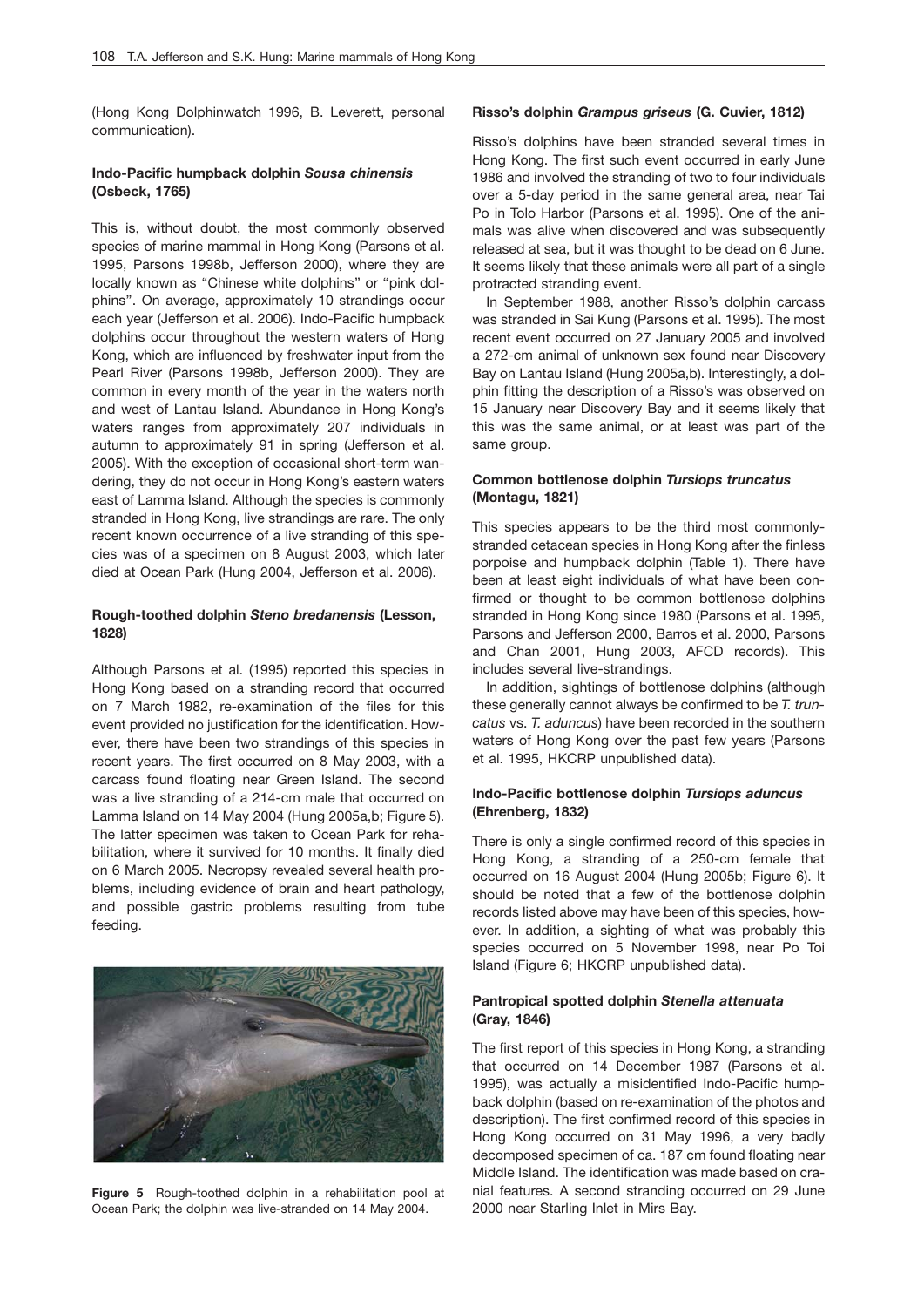|  | Table 1 Records of bottlenose dolphins (Tursiops spp.) from Hong Kong. |  |  |  |
|--|------------------------------------------------------------------------|--|--|--|
|  |                                                                        |  |  |  |

| Date        | Type of record         | <b>Species</b> | Location              | Sex | Length<br>(cm) | Reference(s)                 |
|-------------|------------------------|----------------|-----------------------|-----|----------------|------------------------------|
| Dec 1978    | Capture                | Unidentified   | Sai Kung              | U   | U              | Hammond and Leatherwood 1984 |
| 26 Nov 1980 | Stranding              | Unidentified   | Shek O                | U   | U              | AFCD unpublished             |
| 20 Jul 1983 | Live stranding         | Unidentified   | Silvermine Bay        | U   | U              | Parsons et al. 1995          |
| 26 Mar 1985 | Live stranding $(n=2)$ | T. truncatus?  | Deep Bay, NT          | U   | U              | Parsons et al. 1995          |
| 8 Aug 1986  | Stranding              | Unidentified   | Pak Lap Wan, Sai Kung | U   | U              | Parsons et al. 1995          |
| 23 Jun 1993 | Stranding              | T. truncatus   | Aberdeen Fish Market  | U   | 125            | AFCD unpublished             |
| 23 Apr 1994 | Unconfirmed stranding  | Unidentified   | Near Cape d'Aguilar   | U   | U              | Parsons et al. 1995          |
| 7 May 1994  | Unconfirmed sighting   | Unidentified   | Near Cape d'Aguilar   | N/A | N/A            | Parsons et al. 1995          |
| 25 Nov 1994 | Stranding              | T. truncatus   | Sui Sai Wan           | M   | 293            | Parsons et al. 1995;         |
|             |                        |                |                       |     |                | Parsons and Chan 2001:       |
|             |                        |                |                       |     |                | Barros et al. 2000;          |
|             |                        |                |                       |     |                | Parsons and Jefferson 2000   |
| 27 Nov 1994 | Unconfirmed stranding  | Unidentified   | Tai Long Wan          | U   | U              | Parsons et al. 1995          |
| 4 Dec 1994  | Stranding              | T. truncatus   | Stonecutter's Island  | F   | 244            | Barros et al. 2000:          |
|             |                        |                |                       |     |                | Parsons and Chan 2001;       |
|             |                        |                |                       |     |                | Parsons and Jefferson 2000   |
| 11 Dec 1994 | Unconfirmed stranding  | Unidentified   | Tolo Harbor           | U   | U              | Parsons et al. 1995          |
| 13 Jul 1995 | Stranding              | T. truncatus   | Aberdeen Harbor       | F   | 234            | Barros et al. 2000;          |
|             |                        |                |                       |     |                | Parsons and Chan 2001:       |
|             |                        |                |                       |     |                | Parsons and Jefferson 2000   |
| 2 May 1997  | Stranding              | T. truncatus   | Tung Lung Chau        | M   | 294            | Barros et al. 2000;          |
|             |                        |                |                       |     |                | Parsons and Jefferson 2000   |
| 5 Nov 1998  | Sighting               | T. aduncus?    | Near Po Toi           | N/A | N/A            | <b>HKCRP</b> unpublished     |
| 1 Mar 2003  | Stranding              | T. truncatus   | Tung Lung Chau        | F   | 219            | <b>Hung 2003</b>             |
| 16 Aug 2004 | Stranding              | T. aduncus     | Chik Mun              | F   | 250            | <b>Hung 2005b</b>            |
|             |                        |                |                       |     |                |                              |

U, unknown.

# **Spinner dolphin** *Stenella longirostris* **(Gray, 1828)**

Two strandings of this species have been confirmed in Hong Kong, one on 5 August 1997 (ca. 186 cm) and another on 17 August 1999 (184 cm) (AFCD records). In



**Figure 6** Indo-Pacific bottlenose dolphin stranding that occurred on 16 August 2004, the first confirmed record for this species in Hong Kong (top) and sighting of a group of probable Indo-Pacific bottlenose dolphins on 5 November 1998 near Po Toi Island (bottom).

addition, a sighting of a single young animal in the eastern waters of Sai Kung was recorded in 1995 (Jefferson, unpublished data, also mentioned in Parsons et al. 1995). The latter animal was clearly lost or sick/injured, but no subsequent stranding was reported from this very sparsely populated part of Hong Kong.

#### **Striped dolphin** *Stenella coeruloealba* **(Meyen, 1833)**

Striped dolphins have been stranded in Hong Kong on five occasions. The first four events occurred in 1988, 1989, 1992 and 1994, and were reported by Parsons et al. (1995), while the most recent was on 6 August 1996 (AFCD records). The latter animal was a 220-cm female washed ashore at Shek O on Hong Kong Island. No sightings of this species have been reported in or around Hong Kong.

#### **Long-beaked common dolphin** *Delphinus capensis*

The first report of a dolphin stranding in Hong Kong occurred in December 1954, with the animal reported to be a common dolphin *Delphinus delphis* (Romer 1958). The stuffed carcass of this animal, approximately 198 cm long, was shown in the paper and was exhibited by the University of Hong Kong for some time (Romer 1958). Unfortunately, the identification cannot be confirmed from the photo and the specimen was subsequently lost. We therefore consider this an unidentified dolphin.

The first confirmed stranding record of the longbeaked common dolphin from Hong Kong was obtained on 3 May 1989. This was a 183-cm male specimen livestranded at Chi Ma Wan, Lantau Island (Parsons et al. 1995, Plate 2). A second stranding (a mummified partial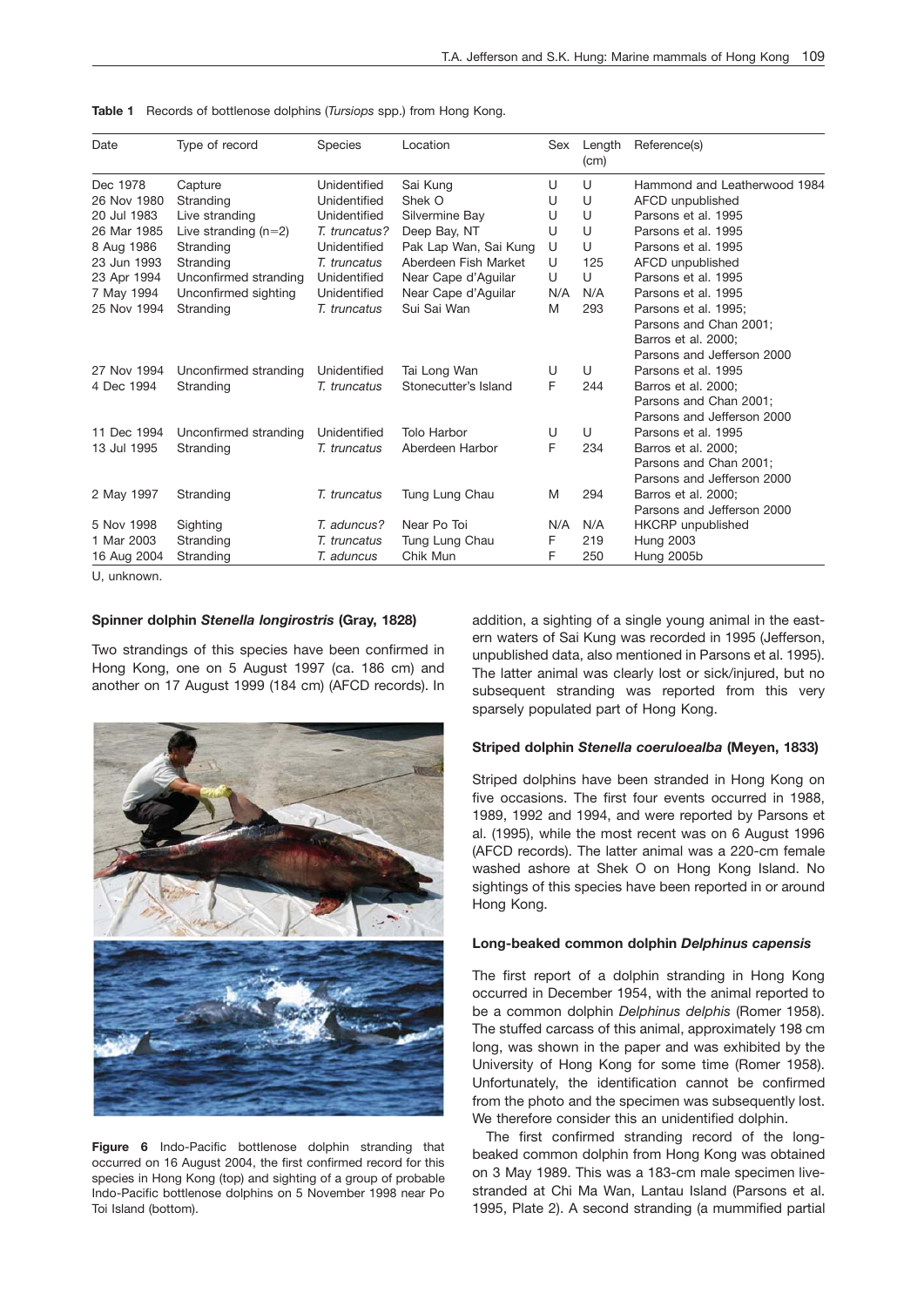carcass) occurred on 8 August 1997 on Lamma Island. A third stranding occurred on 3 June 2000 of a specimen of )208 cm and unknown sex stranded at Tai Long Wan (AFCD records). Finally, a dolphin of the genus *Delphinus* (species not yet confirmed) was entangled in a fishing net offshore of Po Toi Island on 16 May 2004 (Hung 2005a). Based on the known distribution patterns of the two known species in the genus (Jefferson and Van Waerebeek 2002), we suspect that all of these are examples of *D. capensis tropicalis*.

It should be noted that several sightings of this species, confirmed through photographic or video evidence, have been made in Hong Kong waters. The first occurred on 20 February 1978 and involved a group that made its way into Victoria Harbor (Figure 7; Parsons et al. 1995). Other sightings occurred in 1996 (on 13 January near Steep Island and on 7 March near Double Haven). We believe that the winter 1982/83 sighting of the dolphin group that was reported to be Pacific white-sided dolphins (*Lagenorhynchus obliquidens*) by Hammond and Leatherwood (1984) inside the harbor was probably a group of common dolphins. Finally, a lone juvenile of this species was sighted on 26 February 2006 in Sai Wan Ho, and another sighting of what was probably the same animal occurred near Aberdeen 3 months later (Figure 7; HKCRP, unpublished data).

#### **Fraser's dolphin** *Lagenodelphis hosei* **Fraser, 1956**

Only a single Fraser's dolphin record exists for Hong Kong. This was a stranding of a freshly dead 220-cm



**Figure 7** Group of long-beaked common dolphins that swam into Victoria Harbor in February 1978 (top, photo by Grant Abel) and a common dolphin sighted on 26 February 2006 in Sai Wan Ho (bottom).



**Figure 8** Fraser's dolphin stranding that occurred 31 May 1995 (photo by L.J. Porter, courtesy of AFCD).

male at Plover Cove in Tolo Channel on 31 May 1995 (Figure 8; Parsons et al. 1995). The species has not been sighted in waters in or immediately adjacent to Hong Kong, and probably occurs far offshore in this area.

# **Finless porpoise** *Neophocaena phocaenoides* **(G. Cuvier, 1829)**

There is only one species of the family Phocoenidae in this part of the world, the finless porpoise. The finless porpoise is the most commonly stranded species of marine mammal in Hong Kong (Parsons et al. 1995, Parsons 1998c, Jefferson et al. 2002a), with an average of 11 strandings per year (Jefferson et al. 2006). They are not as commonly sighted as Indo-Pacific humpback dolphins, mostly because of their more cryptic appearance and behavior. They are common in winter and spring months in the waters of southern and eastern Hong Kong that are not affected by the Pearl River outflow, but are somewhat less commonly observed in summer and autumn (Parsons 1998b, Jefferson et al. 2002b). Their abundance in Hong Kong waters ranges from a high of approximately 152 individuals in spring to approximately 55 in autumn (Jefferson et al. 2002b). Other than an occasional stranding, finless porpoises do not occur in Hong Kong's northwestern waters.

#### **Dugong Dugong dugon Lacépéde, 1799**

This is the only representative of the order Sirenia that occurs in the South China Sea. The dugong does not occur at present in Hong Kong, but there is some evidence to suggest that it may have occurred there in the past. G. Herklotz supposedly saw one specimen brought to the city in 1940 or 1941 (Bertram and Bertram 1973). However, it was not stated how the animal was identified or where it was secured. A small population of dugongs may still persist in Hainan and Guangxi Provinces near Hainan Island (Marsh et al. 2002, Zhou et al. 2003), but there is no reason to expect them to move as far northeast as Hong Kong. Speculations that dugongs may once have inhabited the Pearl River Estuary (Porter 1998) are not supported by any concrete evidence, but are plausible, as dugongs are known to use estuaries for calving (Marsh et al. 2002). Seagrass habitats were available on Lantau Island (near Tung Chung), thereby providing a potential food source for dugongs, until the new airport construction destroyed them in the 1990s (Fong 1999).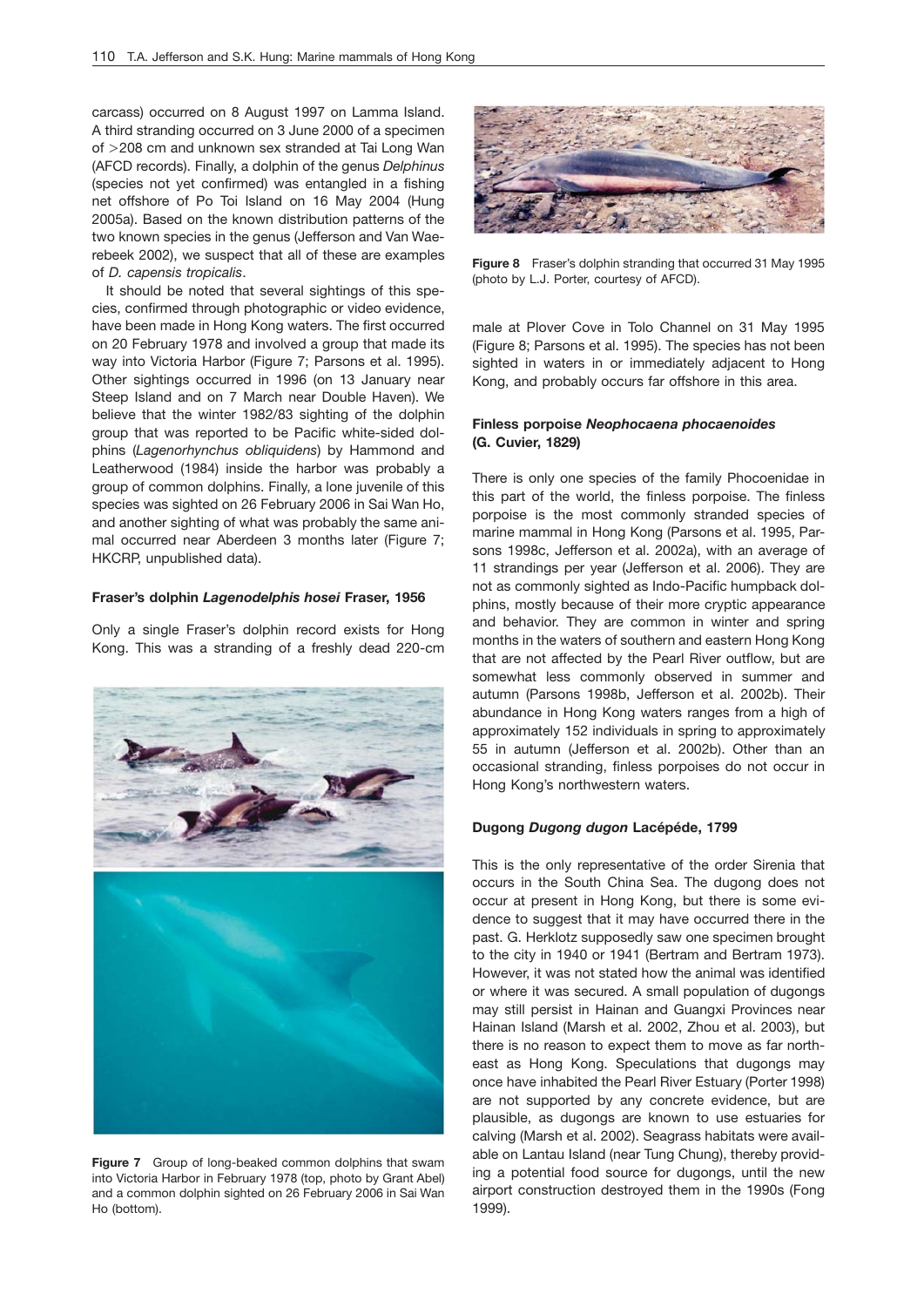| Common name                     | Scientific name            | status<br>¥                        | Strandings  | Sightings   | Captures    | Notes                                             |
|---------------------------------|----------------------------|------------------------------------|-------------|-------------|-------------|---------------------------------------------------|
| Blue whale                      | Balaenoptera musculus      | records<br>ہ<br>S                  |             |             |             |                                                   |
| Fin whale                       | Balaenoptera physalus      | Unconfirmed                        | Unconfirmed |             |             | Stranded specimen at SWIMS needs to be checked    |
| Sei whale                       | Balaenoptera borealis      | records<br>$\frac{1}{2}$           |             |             |             |                                                   |
| Bryde's whale                   | Balaenoptera edeni/brydei  | Confirmed                          | Confirmed   | Unconfirmed |             | Stranding also in Macau                           |
| Common minke whale              | Balaenoptera acutorostrata | Unconfirmed                        | Unconfirmed | Unconfirmed |             |                                                   |
| Humpback whale                  | Megaptera novaeangliae     | records<br>$\frac{1}{2}$           |             |             |             |                                                   |
| Gray whale                      | Eschrichtius robustus      | records<br>$\frac{1}{2}$           |             |             |             | Records for nearby Daya Bay                       |
| Sperm whale                     | Physeter macrocephalus     | Confirmed                          | Confirmed   |             |             |                                                   |
| Pygmy sperm whale               | Kogia breviceps            | Confirmed                          | Confirmed   |             |             |                                                   |
| Dwarf sperm whale               | Kogia sima                 | Confirmed                          | Confirmed   |             |             |                                                   |
| Cuvier's beaked whale           | Ziphius cavirostris        | records<br>$\overline{5}$          |             |             |             |                                                   |
| Longman's beaked whale          | Inopacetuc pacificus       | records<br>$\overline{5}$          |             |             |             |                                                   |
| Blainville's beaked whale       | Mesoplodon densirostris    | records<br>$\overline{5}$          |             |             |             |                                                   |
| Ginkgo-toothed beaked whale     | Mesoplodon ginkgodens      | records<br>$\overline{2}$          |             |             |             |                                                   |
| Killer whale                    | Orcinus orca               | records<br>$\overline{2}$          |             |             |             |                                                   |
| Short-finned pilot whale        | Glocecephala macrorhynchus | records<br>No records<br>Confirmed |             |             |             |                                                   |
| False killer whale              | Pseudorca crassidens       |                                    | Confirmed   | Confirmed   |             |                                                   |
| Pygmy killer whale              | Feresa attenuata           | records<br>$\frac{1}{2}$           |             |             |             |                                                   |
| Melon-headed whale              | Peponocephala electra      | records<br>$\overline{5}$          |             |             |             |                                                   |
| ndo-Pacific humpback dolphin    | Sousa chinensis            | Confirmed                          | <b>Many</b> | Many        | Many        | Resident species in western waters of HK          |
| Rough-toothed dolphin           | Steno bredenensis          | Confirmed                          | Confirmed   |             |             |                                                   |
| Risso's dolphin                 | Grampus griseus            | Confirmed                          | Confirmed   | Jnconfirmed |             |                                                   |
| Common bottlenose dolphin       | Tursiops truncatus         | Confirmed                          | Confirmed   | Unconfirmed |             |                                                   |
| Indo-Pacific bottlenose dolphin | Tursiops aduncus           | Confirmed                          | Confirmed   | Unconfirmed |             |                                                   |
| Pantropical spotted dolphin     | Stenella attenuata         | Confirmed                          | Confirmed   |             |             |                                                   |
| Spinner dolphin                 | Stenella longirostris      | Confirmed                          | Confirmed   | Confirmed   |             |                                                   |
| Striped dolphin                 | Stenella coeruleoalba      | Confirmed                          | Confirmed   |             |             |                                                   |
| Long-beaked common dolphin      | Delphinus capensis         | Confirmed                          | Confirmed   | Confirmed   |             | Dolphins appear to be of tropicalis subspecies    |
| Fraser's dolphin                | Lagenodelphis hosei        | Confirmed                          | Confirmed   |             |             |                                                   |
| Finless porpoise                | Neophocaena phocaenoides   | Confirmed                          | Many        | Many        | Many        | Resident species in southern/eastern waters of HK |
| Dugong                          | Dugong dugon               | Extirpated?                        |             |             | Unconfirmed | Validity of records unconfirmed                   |

Table 2 List of marine mammal species known from the South China Sea and adjacent region, and their status within Hong Kong (see text for details). **Table 2** List of marine mammal species known from the South China Sea and adjacent region, and their status within Hong Kong (see text for details).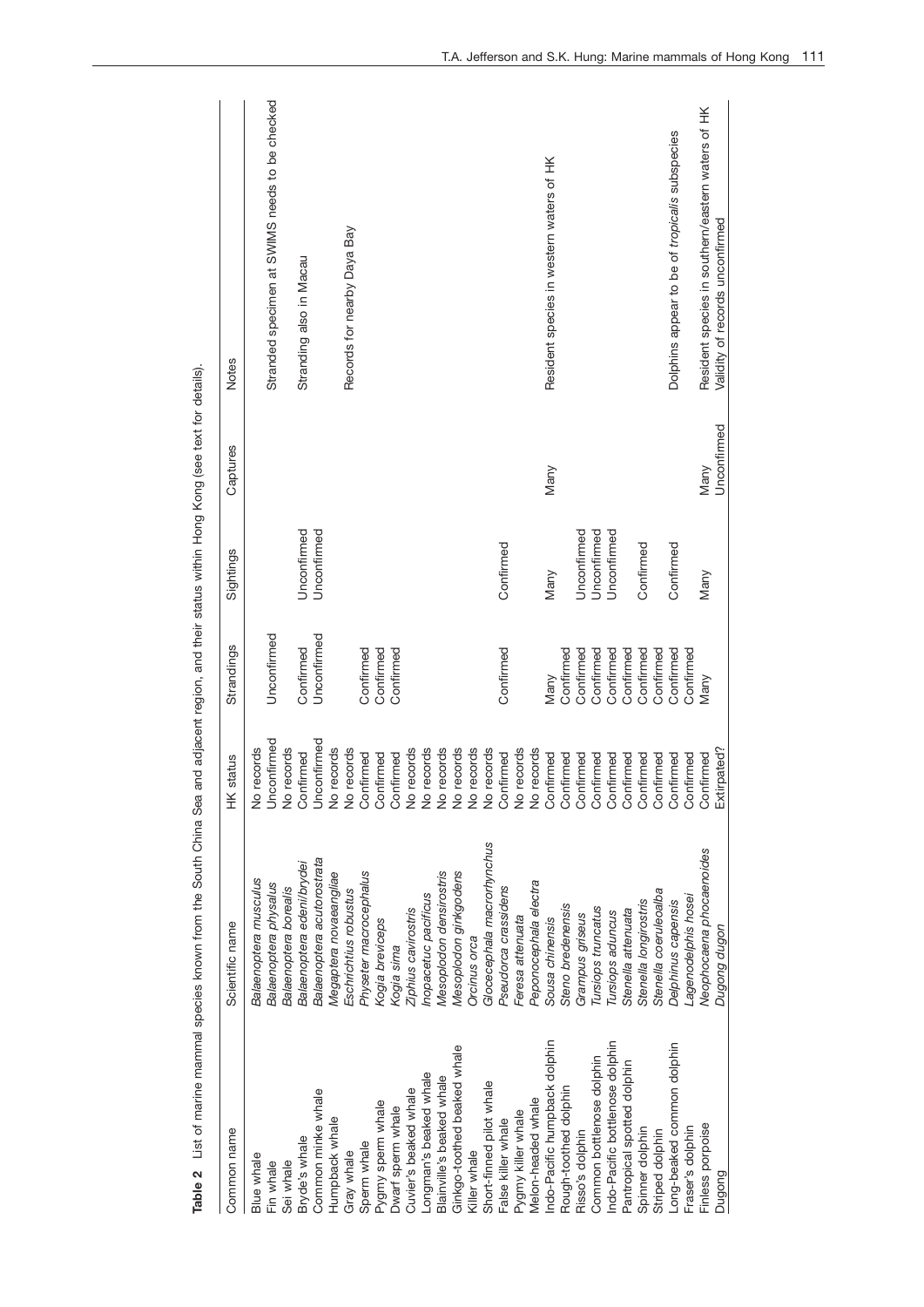# **Discussion**

After updating and correcting some errors in older data records, we have now been able to confirm 16 species of cetaceans from Hong Kong. An additional two cetacean species have been reported from Hong Kong, but have not yet been confirmed (owing to uncertainties in the initial identifications). There are a number of other species that might be expected to occur in Hong Kong based on distribution patterns in the surrounding areas of the South China Sea (Table 2). Some of these other species will almost definitely be found to occur in Hong Kong in the future (e.g., one or more species of beaked whales, the killer whale, short-finned pilot whale, pygmy killer whale, and melon-headed whale). Others are known from the western North Pacific, but probably do not occur in the South China Sea (e.g., the North Pacific right whale and the short-beaked common dolphin). Still other marine mammals may have occurred there historically, but have probably been extirpated from the area by anthropogenic population pressures (e.g., gray whale and dugong).

The case of the gray whale is interesting. Although the California (eastern North Pacific) stock of the gray whale has recovered from heavy whaling in the past several centuries and is now numerous, the Korean (western North Pacific) stock has not recovered. It is currently thought to number only about 100 individuals, and little is known about where animals from this stock migrate to in the winter for breeding (Weller et al. 2002). Records and historical accounts of gray whales from southern China (including Daya Bay, immediately to the east of Hong Kong's Mirs Bay) suggest that western gray whales may once have used the waters of Guangdong and Guangxi Provinces for breeding (Wang 1984). However, no sightings have been recorded from these areas in recent years. Whether this is simply a result of the very low abundance of the species, or whether these areas are no longer used, is unknown. However, if this population recovers under current protection and dedicated conservation efforts (Weller et al. 2002), it will be interesting to see if western gray whales begin to show up in or near Hong Kong. There is even some evidence that humpback whales may have been caught in Daya Bay in the past (Wang 1999). Several "Tin Hau" (goddess of the sea) temples in Hong Kong contain whale bones, although to our knowledge these have not yet been analyzed to determine their specific identity.

A total of 31 species of marine mammals (7 baleen whales, 23 toothed whales, and 1 sirenian; Table 2) have been confirmed to occur in the South China Sea and immediately adjacent waters (Zhou et al. 1995, Wang et al. 2001, MacLeod et al. 2006, Wang and Yang 2006, Jefferson et al. in press). More than half of these (16 species, 52%) have been confirmed to occur in Hong Kong, and it is likely that additional species will be confirmed to occur there in the future. Despite the fact that many of these do not occur regularly in the nearshore waters within Hong Kong's boundaries and are probably little more than occasional visitors to Hong Kong, this is a fairly large number of species for such a small place.

There is still much uncertainty about the distribution and habitat preferences, and even such basics as the occurrence patterns, of marine mammal species that occur in the offshore South China Sea. For instance, the recently described Omura's whale (*Balaenoptera omurai*) is known from the area to the east of the South China Sea (Wada et al. 2003, Sasaki et al. 2006) and it appears likely that the species may occur in the South China Sea, and perhaps even offshore of Hong Kong. However, until large-scale marine mammal surveys have been undertaken in the offshore South China Sea our knowledge will remain sparse. This is a need that should be addressed in the near future.

One point that is clear is that only two species of marine mammals (the humpback dolphin and finless porpoise) occur in Hong Kong on a regular basis (i.e., are "resident" species). Some of the other species that have been identified from the area probably normally occur offshore of Hong Kong, along the adjacent continental shelf and make their way into Hong Kong waters now and then during the course of their normal movements (e.g., Bryde's whale, false killer whale, both species of bottlenose dolphins, and long-beaked common dolphin). Finally, there are species that normally occur in deep, oceanic waters beyond the continental shelf break and presumably only arrive in Hong Kong when lost or sick/ injured (e.g., the sperm whale, both species of *Kogia*, striped dolphin, and Fraser's dolphin). Only future monitoring of strandings and sightings will clarify whether these presumed patterns are indeed accurate.

## **Acknowledgements**

We would like to thank World Wildlife Fund Hong Kong and the Agriculture, Fisheries and Conservation Department of the Hong Kong Government for having the foresight to begin documenting and collecting information on marine mammal strandings in Hong Kong in the 1970s. Special thanks are extended to our current colleagues within AFCD, Joseph Sham, Ivan Chan, and Wong Fook-Yee, for their support over the past few years. In addition, many people helped with collecting information in the past, in particular I. Beasley, W. Cheng, K. Cheung, C. Choi, D. Choi, R. Kinoshita, S. Leatherwood, A. Lee, J. Lun, S. Ng, E.C.M. Parsons, L.J. Porter, M. Torey, J.Y. Wang, D. Wong, and L. Yeung. Our research in Hong Kong over the past 12 years has largely been supported by the AFCD, the Ocean Park Conservation Foundation, and the Hong Kong Dolphin Conservation Society. The manuscript was improved by suggestions from E.C.M. Parsons and an anonymous reviewer.

#### **References**

- Barros, N.B., E.C.M. Parsons and T.A. Jefferson. 2000. Prey of offshore bottlenose dolphins from the South China Sea. Aquat. Mamm. 26: 2–6.
- Bertram, G.C.L. and C.K.R. Bertram. 1973. The modern Sirenia: their distribution and status. Biol. J. Linn. Soc. 5: 297–338.
- Dizon, A.E., C.A. Lux, R.G. LeDuc, J. Urban R., M. Henshaw, C.S. Baker, F. Cipriano and R.L. Brownell. 1996. Molecular phylogeny of the Bryde's/sei whale complex: separate species status for the pygmy Bryde's form? International Whaling Commission, Research Paper SC/48/O27 (unpublished).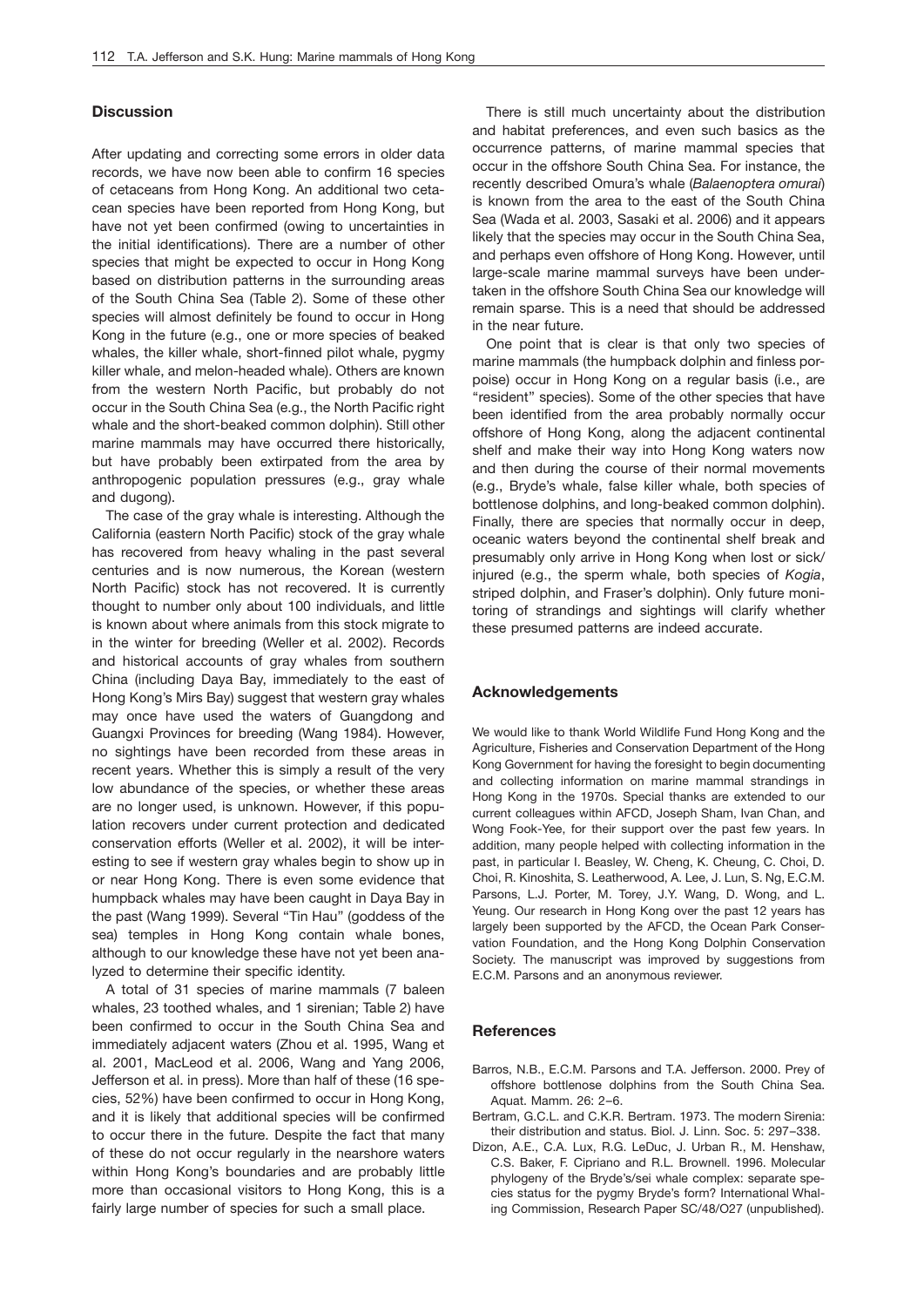- Fong, T.C.W. 1999. Conservation and management of Hong Kong seagrasses. Asian Mar. Biol. 16: 109–121.
- Hammond, D.D. and S. Leatherwood. 1984. Cetaceans live-captured for Ocean Park, Hong Kong April 1974–February 1983. Rep. Int. Whal. Commission 34: 491–496.
- Hong Kong Dolphinwatch. 1996. Whales sighted! The Dolphinwatcher 3: 1.
- Hung, S.K. 2001. Bryde's whale stranding in Macau. Hong Kong Discovery Mag. 2: 29–32.
- Hung, S.K. 2003. Monitoring of Chinese white dolphins (*Sousa chinensis*) in Hong Kong waters – data collection: final report (2002-03). Unpublished report to the Hong Kong Agriculture, Fisheries and Conservation Department. 74 pp.
- Hung, S.K. 2004. Monitoring of Chinese white dolphins (*Sousa chinensis*) in Hong Kong waters – data collection: final report (2003-04). Unpublished report to the Hong Kong Agriculture, Fisheries and Conservation Department. 87 pp.
- Hung, S.K. 2005a. Monitoring of Chinese white dolphins (*Sousa chinensis*) in Hong Kong waters – data collection: final report (2004-05). Unpublished report to the Hong Kong Agriculture, Fisheries and Conservation Department. 107 pp.
- Hung, S.K. 2005b. Monitoring of finless porpoise (*Neophocaena phocaenoides*) in Hong Kong waters – data collection: final report (2003-05). Unpublished report to the Hong Kong Agriculture, Fisheries and Conservation Department. 95 pp.
- Hung, S.K. 2006. Monitoring of Chinese white dolphins (*Sousa chinensis*) in Hong Kong waters – data collection: final report (2005-06). Unpublished report to the Hong Kong Agriculture, Fisheries and Conservation Department. 116 pp.
- Hung, S.K. and T.A. Jefferson. 2001. Records of Bryde's whales (*Balaenoptera* c.f. *edeni*) along the coast of China, with notes on two animals recently stranded in Hong Kong and Macau. Paper presented at the 14th Biennial Conference on the Biology of Marine Mammals, Vancouver, BC, Canada (unpublished).
- Hung, S.K. and T.A. Jefferson. 2004. Ranging patterns of Indo-Pacific humpback dolphins (*Sousa chinensis*) in the Pearl River Estuary, People's Republic of China. Aquat. Mamm. 30: 159–174.
- Jefferson, T.A. 2000. Population biology of the Indo-Pacific hump-backed dolphin in Hong Kong waters. Wildl. Monogr. 144: 65 pp.
- Jefferson, T.A. and S.K. Hung. 2004. A review of the status of the Indo-Pacific humpback dolphin (*Sousa chinensis*) in Chinese waters. Aquat. Mamm. 30: 149–158.
- Jefferson, T.A. and S. Leatherwood. 1997. Distribution and abundance of Indo-Pacific hump-backed dolphins (*Sousa chinensis* Osbeck, 1765) in Hong Kong waters. Asian Mar. Biol. 14: 93–110.
- Jefferson, T.A. and K. Van Waerebeek. 2002. The taxonomic status of the nominal dolphin species *Delphinus tropicalis* van Bree, 1971. Mar. Mamm. Sci. 18: 787–818.
- Jefferson, T.A., B.E. Curry and R. Kinoshita. 2002a. Mortality and morbidity of Hong Kong finless porpoises, with emphasis on the role of environmental contaminants. Raffles Bull. Zool. Suppl. 10: 161–171.
- Jefferson, T.A., S.K. Hung, L. Law, M. Torey and N. Tregenza. 2002b. Distribution and abundance of finless porpoises in Hong Kong and adjacent waters of China. Raffles Bull. Zool. Suppl. 10: 43–55.
- Jefferson, T.A., K.M. Robertson and J.Y. Wang. 2002c. Growth and reproduction of the finless porpoise in southern China. Raffles Bull. Zool. Suppl. 10: 105–113.
- Jefferson, T.A., S.K. Hung and Y.S. Qui. 2005. The Indo-Pacific humpback dolphin population in the Pearl River Estuary: population size and trends. In: (T.A. Jefferson, ed.) Monitoring of Indo-Pacific humpback dolphins (*Sousa chinensis*) in Hong Kong waters – data analysis: final report. Final contract report to the Agriculture, Fisheries and Conservation Department, Hong Kong Government. pp. 2.1–2.40.
- Jefferson, T.A., S.K. Hung and P.K.S. Lam. 2006. Strandings, mortality and morbidity of Indo-Pacific humpback dolphins in Hong Kong, with emphasis on the role of organochlorine contaminants. J. Cetacean Res. Manage. 8: 181–193.
- Jefferson, T.A., M.A. Webber and R.L. Pitman. In press. Marine mammals of the world: a comprehensive guide to their identification. Academic Press/Elsevier, London.
- LeDuc, R.G. and A.E. Dizon. 2002. Reconstructing the rorqual phylogeny: with comments on the use molecular and morphological data for systematic study. In: (C.J. Pfeiffer, ed.) Molecular and cell biology of marine mammals. Krieger Publishing Company, New York. pp. 100–110.
- MacLeod, C.D., W.F. Perrin, R.L. Pitman, J. Barlow, L. Ballance, A. d'Amico, T. Gerrodette, G. Joyce, K.D. Mullin, D.L. Palka and G.T. Waring. 2006. Known and inferred distributions of beaked whale species (Ziphiidae: Cetacea). J. Cetacean Res. Manage. 7: 271–286.
- Marsh, H., H. Penrose, C. Eros and J. Hughes. 2002. Dugong: status report and action plans for countries and territories. UNEP Early Warning and Assessment Report Series. 155 pp.
- Morton, B., A.J. Bentham, J.W. Bradford and P.T.T. Kou. 1992. The reconstruction of ''Hong Kong's whale'' (*Balaenoptera physalus*). Asian Mar. Biol. 9: 235–243.
- Parsons, E.C.M. 1997. Hong Kong's cetaceans: The biology, ecology and behaviour of *Sousa chinensis* and *Neophocaena phocaenoides*. Ph.D. thesis, University of Hong Kong.
- Parsons, E.C.M. 1998a. Trace metal pollution in Hong Kong: implications for the health of Hong Kong's Indo-Pacific hump-backed dolphins (*Sousa chinensis*). Sci. Total Environ. 214: 175–184.
- Parsons, E.C.M. 1998b. The behaviour of Hong Kong's resident cetaceans: the Indo-Pacific hump-backed dolphin and the finless porpoise. Aquat. Mamm. 24: 91–110.
- Parsons, E.C.M. 1998c. Strandings of small cetaceans in Hong Kong territorial waters. J. Mar. Biol. Assoc. UK 78: 1039– 1042.
- Parsons, E.C.M. 1999. Trace element concentrations in the tissues of cetaceans from Hong Kong's territorial waters. Environ. Conserv. 26: 30–40.
- Parsons, E.C.M. and H.M. Chan. 1998. Organochlorines in Indo-Pacific hump-backed dolphins (*Sousa chinensis*) and finless porpoises (*Neophocaena phocaenoides*) from Hong Kong. In: (B. Morton, ed.) The marine biology of the South China Sea III. Hong Kong University Press, Hong Kong. pp. 423–437.
- Parsons, E.C.M. and H.M. Chan. 2001. Organochlorine and trace element contamination in bottlenose dolphins (*Tursiops truncatus*) from the South China Sea. Mar. Pollut. Bull. 42: 780–786.
- Parsons, E.C.M. and T.A. Jefferson. 2000. Post-mortem investigations on stranded dolphins and porpoises from Hong Kong waters. J. Wildl. Dis. 36: 342–356.
- Parsons, E.C.M., H.M. Chan and R. Kinoshita. 1999. Trace metal and organochlorine concentrations in a pygmy Bryde's whale (*Balaenoptera edeni*) from the South China Sea. Mar. Pollut. Bull. 38: 51–55.
- Parsons, E.C.M., M.L. Felley and L.J. Porter. 1995. An annotated checklist of cetaceans recorded from Hong Kong's territorial waters. Asian Mar. Biol. 12: 79–100.
- Porter, L.J. 1998. The taxonomy, ecology and conservation of *Sousa chinensis* (Osbeck, 1765) (Cetacea: Delphinidae) in Hong Kong waters. Ph.D. thesis, University of Hong Kong.
- Porter, L. and B. Morton. 2003. A description of the first intact dwarf sperm whale from the South China Sea and a review of documented specimens of the Kogiidae (Cetacea) from Hong Kong. Syst. Biodivers. 1: 127–135.
- Reeves, R.R., W.F. Perrin, B.L. Taylor, C.S. Baker and S.L. Mesnick. 2004. Report of the Workshop on Shortcomings of Cetacean Taxonomy in Relation to Needs of Conservation and Management, April 30–May 2, 2004, La Jolla, CA. NOAA Technical Memorandum NMFS-SWFSC 363. 94 pp.
- Romer, J.D. 1958. Cetaceans recorded from within or near Hong Kong territorial waters. Hong Kong Univ. Fish. J. 2: 127–129.